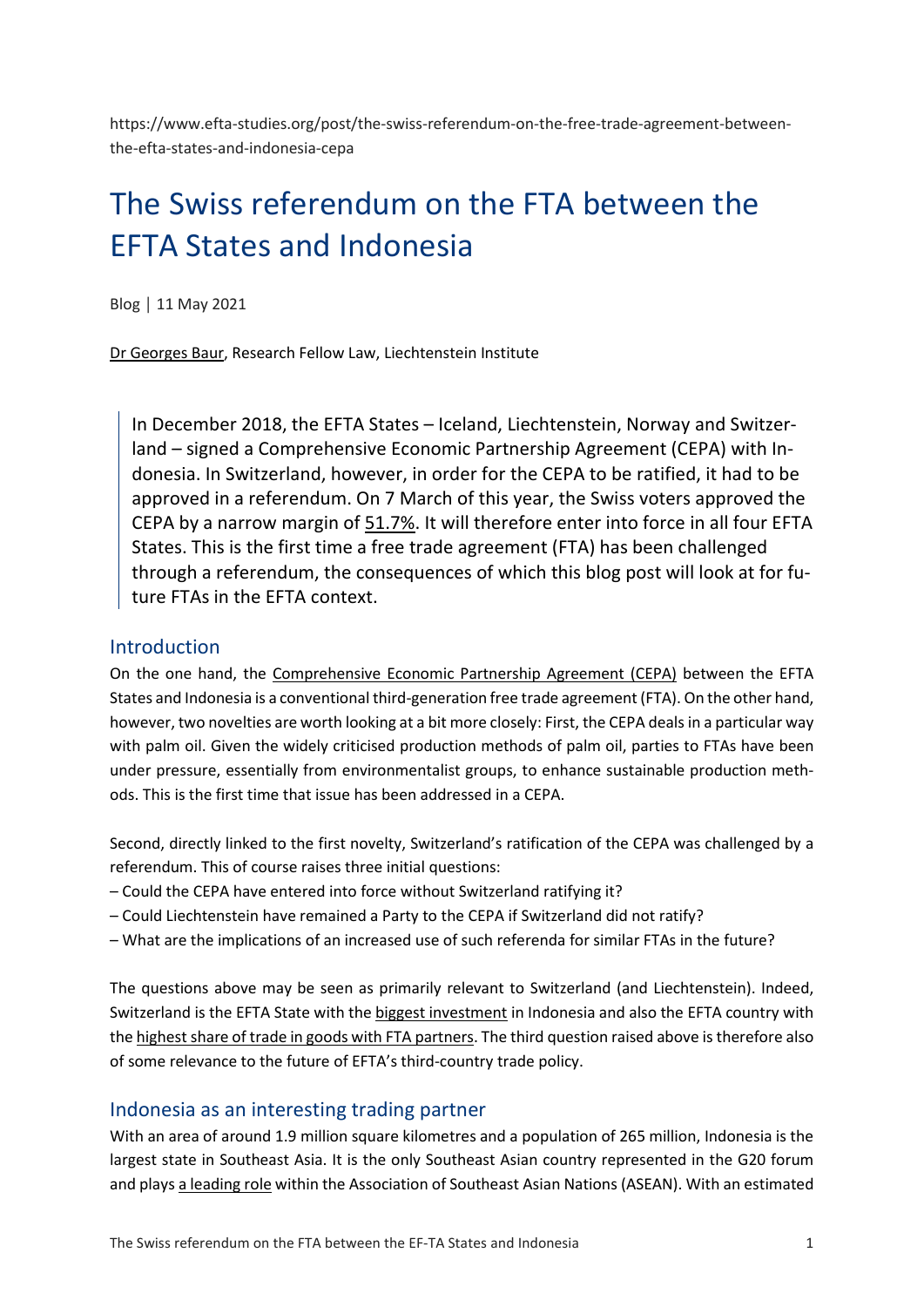average income per capita of USD 4 000 a year, Indonesia is one of the emerging economies. Its service sector is the most important pillar of the economy, with a GDP share of 59%. The manufacturing sector contributes about 28% and the agricultural sector 13%. However, about 31% of the population still make a living from agriculture[. Indonesia's GDP](https://www.imf.org/-/media/Files/Publications/CR/2019/1IDNEA2019001.ashx) grew by around 5% in both 2017 and 2018. The country thus ranks 16th among the world's largest economies and accounts for about 40% of ASEAN's GDP. According to various [forecasts,](https://www.pwc.com/gx/en/research-insights/economy/the-world-in-2050.html#downloads) Indonesia could become the fourth largest economy in the world by 2050. It should also be mentioned that the situation with regard to human rights and respect for democratic principles has improved considerably over the past decade and more.

#### Trade policy context: strike together, march separately

Th[e CEPA](https://www.efta.int/sites/default/files/documents/legal-texts/free-trade-relations/indonesia/efta-indonesia-main-agreement.pdf) concluded with Indonesia expands the network of FTAs that the EFTA States – Iceland, Liechtenstein, Norway and Switzerland – have been building up with third countries outside the European Union (EU) since the early 1990s. However, while such an FTA is negotiated jointly, it is concluded individually by each EFTA State and the respective partner country. This is due to the fact that EFTA – contrary to the EU – is neither a supranational organisation, nor does it have a customs union between its members. There normally is a standard main text, but an FTA may also contain different solutions in certain areas, usually found in country-specific annexes. For all of these reasons the other EFTA States are not affected if, for example, one state does not join the negotiations or is subsequently unable to ratify the FTA. Reversing a well-known proverb, the EFTA States strike together, but then march separately.

#### The Swiss decide for Liechtenstein, or do they?

A particular case is Liechtenstein: In accordance with th[e Treaty of 29 March 1923](https://www.regierung.li/files/medienarchiv/0_631_112_08_10_2020_en_rev_.pdf) between Switzerland and Liechtenstein on the annexation of Liechtenstein to the Swiss customs territory (Customs Treaty (CT)), Switzerland acts for Liechtenstein in the areas covered by the CT and to the extent provided for therein. However, in 1991 Liechtenstein joined EFTA in its own right, around which time EFTA started negotiating FTAs beyond Europe. Liechtenstein thus practically participates in these negotiations on its own, while being legally bound by Swiss decisions on content and ratification, at least regarding the areas covered by the CT. Conversely, Liechtenstein is not only covered by the FTA [of 22 July 1972](https://eur-lex.europa.eu/legal-content/EN/TXT/PDF/?uri=CELEX:01972A0722(03)-20160201&from=EN) concluded between Switzerland and the EU, but also participates in the [29 FTAs concluded within the](https://www.efta.int/free-trade/free-trade-agreements)  [framework of EFTA,](https://www.efta.int/free-trade/free-trade-agreements) and Switzerland's three bilateral agreements with the [Faroe Islands,](https://www.worldtradelaw.net/fta/agreements/farisswitzfta.pdf.download) [Japan](https://www.mofa.go.jp/region/europe/switzerland/epa0902/index.html) and [China.](https://www.seco.admin.ch/dam/seco/en/dokumente/Aussenwirtschaft/Wirtschaftsbeziehungen/Freihandelsabkommen/Partner%20weltweit/China/Abkommenstexte/Texts%20in%20English/Switzerland-China%20FTA%20-%20Main%20Agreement.pdf.download.pdf/Switzerland-China%20FTA%20-%20Main%20Agreement.pdf)

As a member of EFTA, Liechtenstein is a contracting Party to the CEPA. It is represented in the negotiations and also has a voice. However, as mentioned before, Switzerland acts for Liechtenstein in the areas covered by the CT and to the extent provided for therein. This means that, in those areas, Liechtenstein is largely bound by the Swiss strategy and interests with regard to negotiations, and cannot have its own position if it diverges from that of Switzerland. Hence, Article 1.4(2) CEPA states that Switzerland represents Liechtenstein in the areas covered by the CT, i.e. essentially trade in goods. However, Liechtenstein has its own schedules on exemptions and commitments in the annexes, such as for services, investments or movement of persons. In the event of a Swiss refusal to ratify the CEPA, Liechtenstein could thus have theoretically ratified a version of the agreement that excludes all CTrelevant areas. Negotiating an exception to the CT – as was done for Liechtenstein to be able to join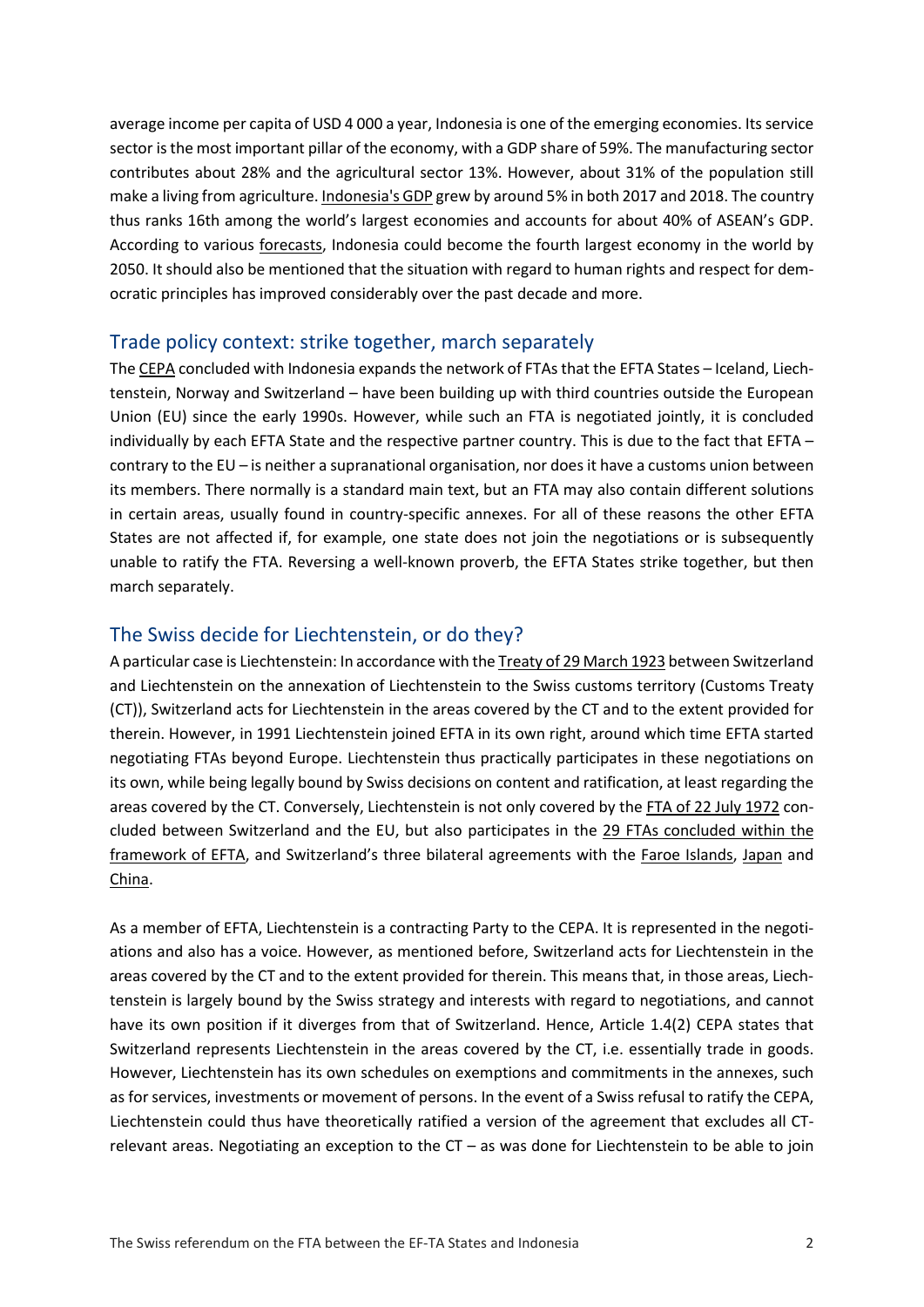the European Economic Area (EEA) – was not really an option and would have meant opening a Pandora's box in other regards.

# The road to the CEPA

The first steps undertaken by the EFTA States and Indonesia in view of strengthening economic ties took place in as early as 2004. Formal negotiations were launched after the completion of exploratory work in 2011, and were concluded at the beginning of November 2018 after 15 rounds of negotiations and several intermediate rounds and expert meetings. The CEPA was signed in Jakarta on 16 December 2018.

The agreement, with its 17 annexes and two records of understanding as well as a memorandum of understanding, largely corresponds to the EFTA States' more recent FTAs. Like these, it has a comprehensive scope and contains provisions on trade in goods, technical barriers to trade, sanitary and phytosanitary measures, rules of origin, trade facilitation, trade in services, investment, protection of intellectual property, competition, technical cooperation and capacity building, dispute settlement, and trade and sustainable development. In the area of government procurement, it contains a development clause. The CEPA is complemented by a Memorandum of Understanding on economic cooperation and capacity building.

As a preferential agreement, the CEPA goes beyond the existing level of market access and legal certainty in the WTO agreements in various areas. To take the Swiss example, at the end of the maximum 12-year transitional period, the CEPA removes tariffs for over 98% of today's Swiss exports to Indonesia. This indeed makes a difference, as Indonesian tariffs are relatively high. Based on today's bilateral trade, companies can save up to CHF 25 million annually in customs duties when importing into Indonesia.

# Palm oil in particular

Of all the EFTA States, Switzerland was the most sensitive to agricultural policy with regard to concessions for palm oil. The problem is twofold: On the one hand, the Swiss Government had to reckon with a strong environmentalist opposition to the importation of palm oil altogether. On the other, there were the interests of the farming sector to be kept in mind, as Swiss farmers did not want palm oil to become a cheap alternative to domestic oilseeds.

In a first for an FTA with EFTA, Indonesia has committed to rules on trade and sustainable development. These are intended to ensure coherence between the EFTA States' commitments in the areas of economy and sustainable development. In particular, a specific provision on the production and trade of vegetable oils takes into account Swiss concerns about the social and environmental consequences of palm oil production. In order to address concerns about the conditions of production, the Parties developed a specific article on sustainable management of the vegetable oil sector. To this end, they included a reference to the objectives of Article 8.10 CEPA in the Schedule of Concessions. In order to support the implementation of these obligations, additional technical conditions apply which ensure the traceability of palm oil along the supply chain. The CEPA also creates an institutionalised framework for cooperation between authorities to monitor and further develop the agreement, and to solve any problems that may arise.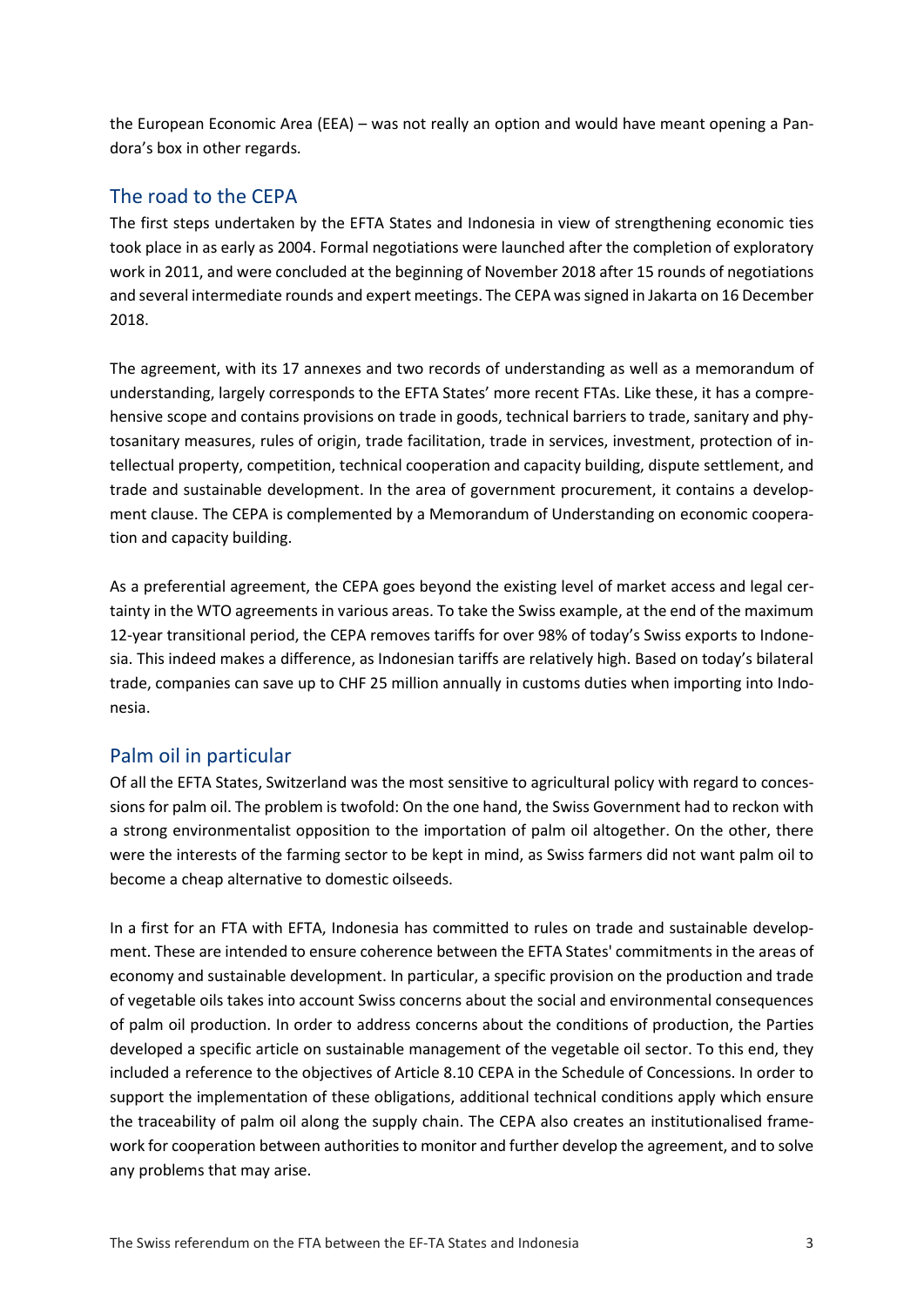In addition, specific Swiss tariff and quota provisions are regulated bilaterally in an annex. Five partial quotas were agreed for various palm oil products: crude palm oil, palm stearin and palm kernel oil. The size of the quotas will be increased by 5% of the initial size each year for the first five years. The restriction for all of these sub-quotas is that they can only be used if the palm oil is imported in 22-tonne tanks. This mode of transport makes it possible to ensure traceability from the Swiss buyer of the goods, back to the producers of the palm oil. In addition, palm oil imported under the CEPA must comply with the provisions of Article 8.10 mentioned above, in order to ensure that these tariff preferences can only be used for sustainably produced goods. The tariff concessions for palm oil, which can substitute domestic oils such as rapeseed or sunflower oil due to its properties, are designed in accordance with the circumstances of Swiss oilseed production. The granting of concessions within tariff quotas also ensures that palm oil imports are limited in terms of quantity. Article 2.17 CEPA contains a safeguard mechanism that allows Switzerland to react appropriately to imports of Indonesian palm oil if, contrary to expectations, the Swiss oilseed market comes under pressure.

# Why a referendum against an FTA?

First, a short excursion to the [Swiss system of referenda:](https://www.ch.ch/en/demokratie/political-rights/referendum/mandatory-referendums-and-optional-referendums-in-switzerlan/) Certain laws passed by Parliament, including amendments to the Federal Constitution, must be put to the vote of the People and the cantons (mandatory referendum). In other cases, where citizens, parties, civil society groups, etc. disagree with a decision of Parliament and they gather 50 000 valid signatures within 100 days of the official publication of the act, or eight cantons submit a request, the act is submitted to a vote of the People (an optional referendum). The act only comes into force if it is accepted by the majority of the People.

Until now, FTAs have never been the subject of a referendum. The only exception was the FTA between Switzerland and the EU in 1972. But that was of a different nature and must be seen in the light of Switzerland's integration policy at that time.

However, in June 2016 the Federal Council decided to make all future FTAs the subject of an optional referendum. In the meantime, and in order to produce a proper legal basis to revert to former practice, the Swiss Government has drafted a law codifying the practice of standard agreements, so that not every FTA must be subject to an optional referendum if it does not contain any new elements.

Given the very detailed and specific result of the negotiations on the CEPA, in particular with regard to palm oil, it was assumed that its ratification would be straightforward. However, 61 184 signatures were gathered; sufficient to set the referendum machinery in motion. The main reason given for [op](https://www.swissinfo.ch/eng/are-the-sustainability-criteria-in-the-swiss-trade-deal-with-indonesia-toothless-/46383574)[posing the CEPA's](https://www.swissinfo.ch/eng/are-the-sustainability-criteria-in-the-swiss-trade-deal-with-indonesia-toothless-/46383574) ratification was that sustainability, above all with regard to palm oil production for import, was still insufficient.

From a merely quantitative perspective, the problem seems rather exaggerated: in 2019 Switzerland only imported 35 tonnes, i.e. 0.0001% of Indonesia's palm oil exports or 0.16% of Switzerland's global imports of palm oil. And it seems paradoxical that precisely an agreement that for the first time contains rules addressing sustainable development in a very specific manner should be insufficient in that regard. The suspicion thus arises that the fight against palm oil imports stands for a wider resistance against free trade as such.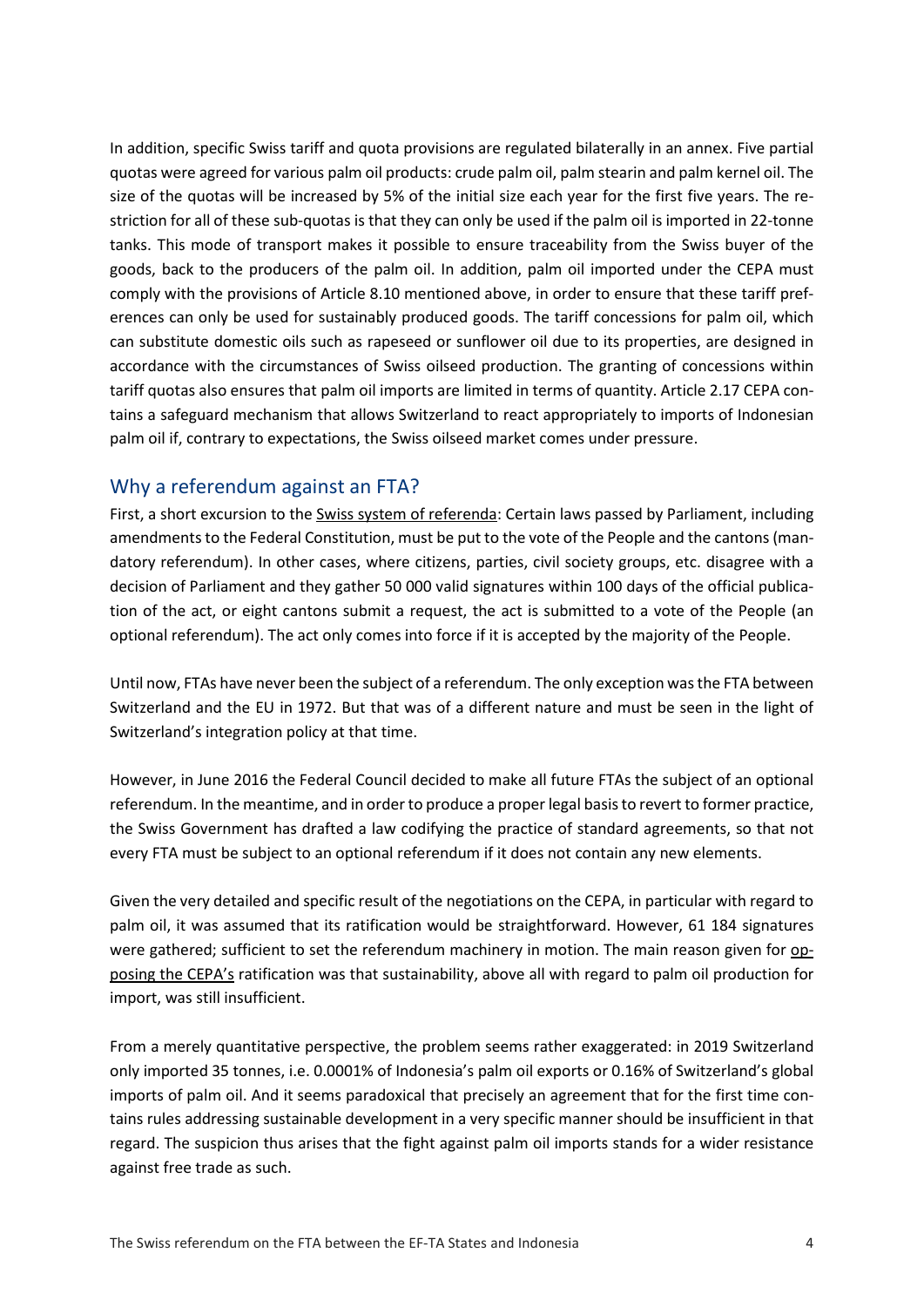# Takeaways

More "modern" FTAs contain rules on sustainable development, social rights, etc. At the same time, civil society groups are becoming increasingly involved in the negotiation and conclusion of FTAs, putting pressure on governments to include exactly those specific chapters in FTAs if they are not to be refused altogether.

In Switzerland, contrary to former practice, the CEPA was opened to an optional referendum. This opportunity was seized by political parties and interest groups of the left and the greens, as well as by some agricultural lobby groups. The CEPA, nevertheless, obtained the Swiss voters' blessing, albeit by a very narrow margin. Now to return to our three questions:

- Could the CEPA have entered into force without Switzerland ratifying it?
- Could Liechtenstein have remained a Party to the CEPA if Switzerland did not ratify?
- What are the implications of an increased use of such referenda for similar FTAs in the future?

The first two can be answered in a straightforward manner: First, the CEPA as such would not have been prevented from entering into force in Iceland and Norway if the Swiss had declined to ratify the agreement. This is due to the fact that EFTA is merely an intergovernmental organisation. Under the EFTA Convention there is no "speaking with one voice" as with the EEA Agreement. While the EFTA States negotiate together, the ensuing agreements are concluded between every country individually and the partner country. Switzerland's two EFTA partners, Iceland and Norway, could therefore not have been taken hostage by the Swiss voters.

Second, Liechtenstein is not free to negotiate and conclude an FTA on the areas and subjects covered by its CT with Switzerland. It could, however and theoretically, sign and ratify the other parts of such an FTA. Hence, had the Swiss voters rejected the CEPA, Liechtenstein most probably would have had to follow suit and not ratify it either, at least its major and commercially most interesting parts.

The third question was on the consequences of an increased use of referenda in Switzerland regarding the ratification of FTAs. There are various reasons for this: Undeniably, there is great concern about sustainable development in general. But there are also concerns from rather protectionist sectors, first and foremost the agricultural sector. And, more generally, there are clear signs of a political climate that is increasingly unfavourable towards free trade. This does not bode well in view of the upcoming ratification of the EFTA-Mercosur FTA. With regard to the latter, the sustainability problems are probably far bigger if we look at Brazil's deforestation policy in the Amazonas region. And opposition from agricultural protectionist lobby groups is even more substantial given the Mercosur countries' agricultural potential, especially for meat exports.

All of this needs addressing in the EFTA Council, if not EFTA Ministerial meetings, to avoid EFTA's thirdcountry policy taking a blow in the foreseeable future.

Final remark: after this text was finalised, Charlotte Sieber-Gasser published a blog post on the same subject, though with a different focus: [https://www.humanrightsincontext.be/post/the-efta-indone](https://www.humanrightsincontext.be/post/the-efta-indonesia-template-for-sustainable-palm-oil-and-for-human-rights)[sia-template-for-sustainable-palm-oil-and-for-human-rights.](https://www.humanrightsincontext.be/post/the-efta-indonesia-template-for-sustainable-palm-oil-and-for-human-rights)